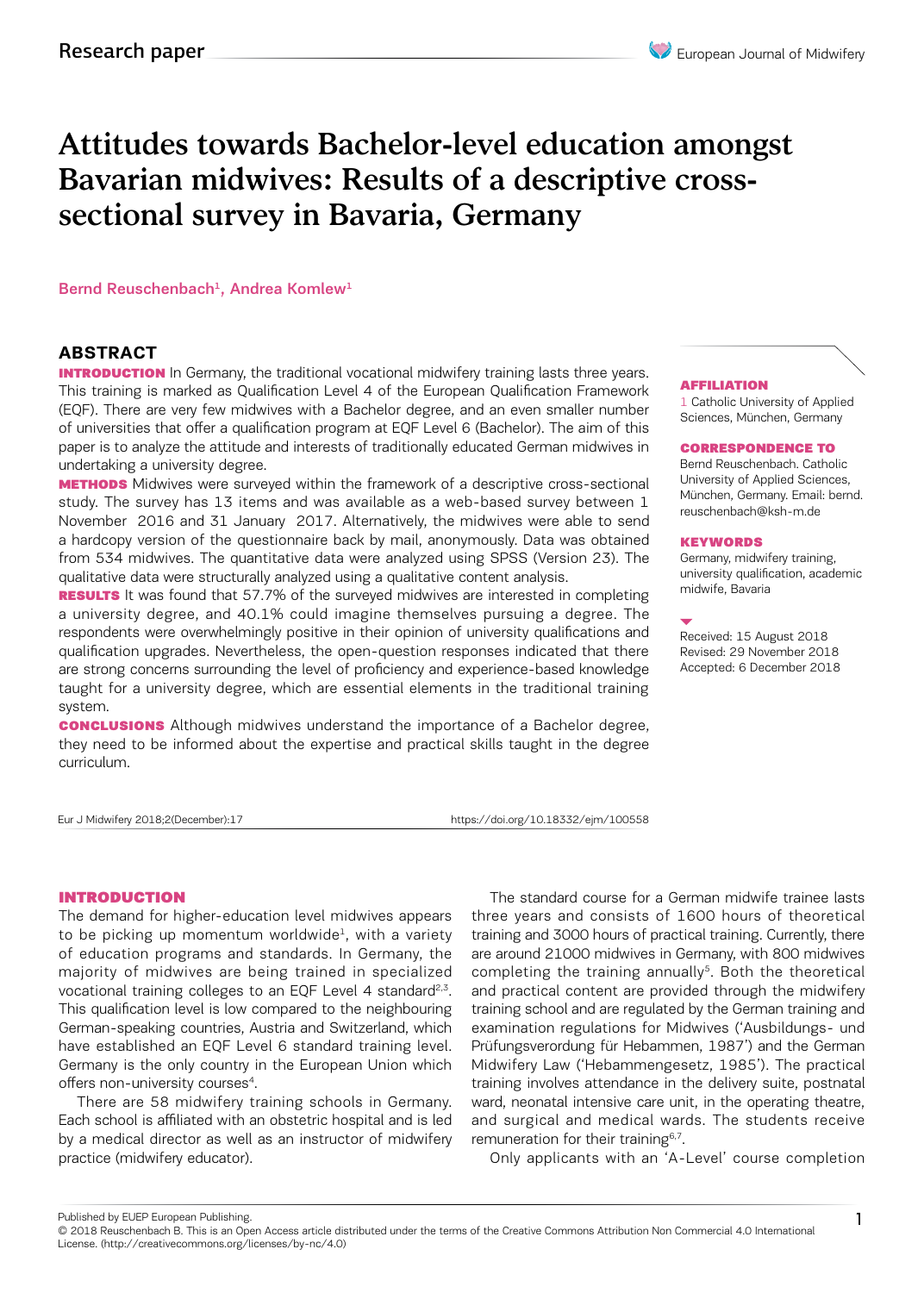(which consists of 8 or 9 years of secondary school) are accepted into the training program. Midwifery training in Germany belongs to a traditional, German-evolved dualprofessional training system<sup>6</sup>. The training schemes within this system are already embedded in the secondary education level (EQF Level 4) and not at university level. The institutional separation of vocational and university training has become entrenched over the last 200 years and has complicated the transition between the non-academic professional training system and academic training in the university system (Figure 1). Although Germany is well know for its practice-orientated professional training system, the health science professions are disadvantaged with regard to having a 'privileged profession' in the EU<sup>8</sup>. Hence the reason why midwifery training in Germany is facing a restructuring.

The German Midwifery Association has promoted midwifery university programs for many years. This promotion is a result of the changing requirements for which traditional training is having difficulties fulfilling<sup>9</sup>.

One major reason why the qualification levels are changing is the increasing and changing demands of women and newborns. There has been a global shift to a 'holistic' approach that incorporates the supportive and preventive needs required in addition to the typical maternal and newborn care<sup>10</sup>. Thus, the task spectrum required of midwives has become more complex, and the pattern of professional practice has changed. Midwives are now expected to guide women throughout the whole reproductive phase. They are required to support preventative health care during pregnancy, birth, the postnatal period and the child's first year of life<sup>11</sup>. Despite the changing demands in the modern-day required support, it was found in a study across 56 German midwifery training schools that there are structural training deficiencies in the program<sup>3</sup>. It was found that the curriculum, development and quality of training had been neglected over a long period. The traditional training, which is regulated by a law passed in 1987, only prepares participants for hospital-based care.

Consequently, certain aspects such as early intervention, care in the domestic environment, education and counselling have been scarcely acknowledged or taught $11$ . The German Association of Midwives has promoted, for decades, restructuring the training, and advocated that the training standards be elevated to EQF Level 6. In so doing, the German Association of Midwives follows the recommendations of the European Association of Midwives that also sets the minimum standards of midwifery education and practice within the EU.

As a result, the training would meet international standards and encompass all the changing requirements in the professional area $^{12}$ . The first Bachelor courses in Germany started in 2008. The EU Directive 2013/55/EU passed on 17 January 2014 (Directive 2013/55/EU of the European Parliament and Council, 2013), was a large step towards initiating the qualification upgrade process.

The Directive, effective in 2020, requires all midwives to finish twelve years of education (e.g. Gymnasium in Germany) before they are allowed to begin their training or degree. Subsequently, Germany established the first university programs for midwives in the country, adapting the model provision from the professional legislation of 2009 (law for the adoption of a model provision in the professional legislation for midwives, speech pathologists, physiotherapists and occupational therapists, 2009).

Currently, there are thirteen Bachelor degrees and one Masters degree offered for midwives in Germany<sup>13</sup>. The university programs have varying structures. In one program, the university is completely responsible for the theoretical training, in another there are cross-over models in which both the university, as well as the 'Berufsakademie' (vocational college of advanced education), are responsible for the training. Additionally, there are also university programs available for midwives who have already received the vocational qualification and wish to obtain the university degree (a qualification upgrade program). The duration of the university program varies between two years, for postqualification programs, and up to four years, if the university is responsible for the whole qualification.

At present, the proportion of midwife university graduates to the number of midwife training school graduates is still small.

In Germany, most of the university programs that exist for midwives are situated in the northern states, and they are programs of universities of applied sciences. In Bavaria (a southern state), for example, there are no specific midwifery university programs, but it has always been possible for midwives (with 12-year education) to study pedagogics or management.

Bavaria is the second largest German state in population, with about 12.8 million residents, and is the largest state regarding land area<sup>14</sup>. There are currently around 3000 midwives, as well as eight midwifery training schools in Bavaria. The local midwives' association in Bavaria has been promoting, for many years, the need to upgrade qualification levels to university degrees. Despite their efforts, there has been no success to date<sup>15</sup>.

The attitude and position of the German Association of Midwives with regards to the demand for a university degree for midwives have been made clear. Nonetheless, the views of the midwives themselves have, until now, been left unpublished. The information resulting from this study could be relevant for the implementation of new course programs and methods to increase the acceptance of higher qualifications in the practice field.

This study aimed to analyze the attitude and interest of midwives in Bavaria towards university qualifications.

The research questions posed were: 'How do midwives in Bavaria value a midwifery university qualification? Could the midwives envision themselves studying such a course?' and 'Which focus areas do midwives deem as especially important in such a degree?'.

#### METHODS

The research questions were posed using a descriptive cross-sectional survey. We aimed to reach every midwife in Bavaria. The methods and results are described with respect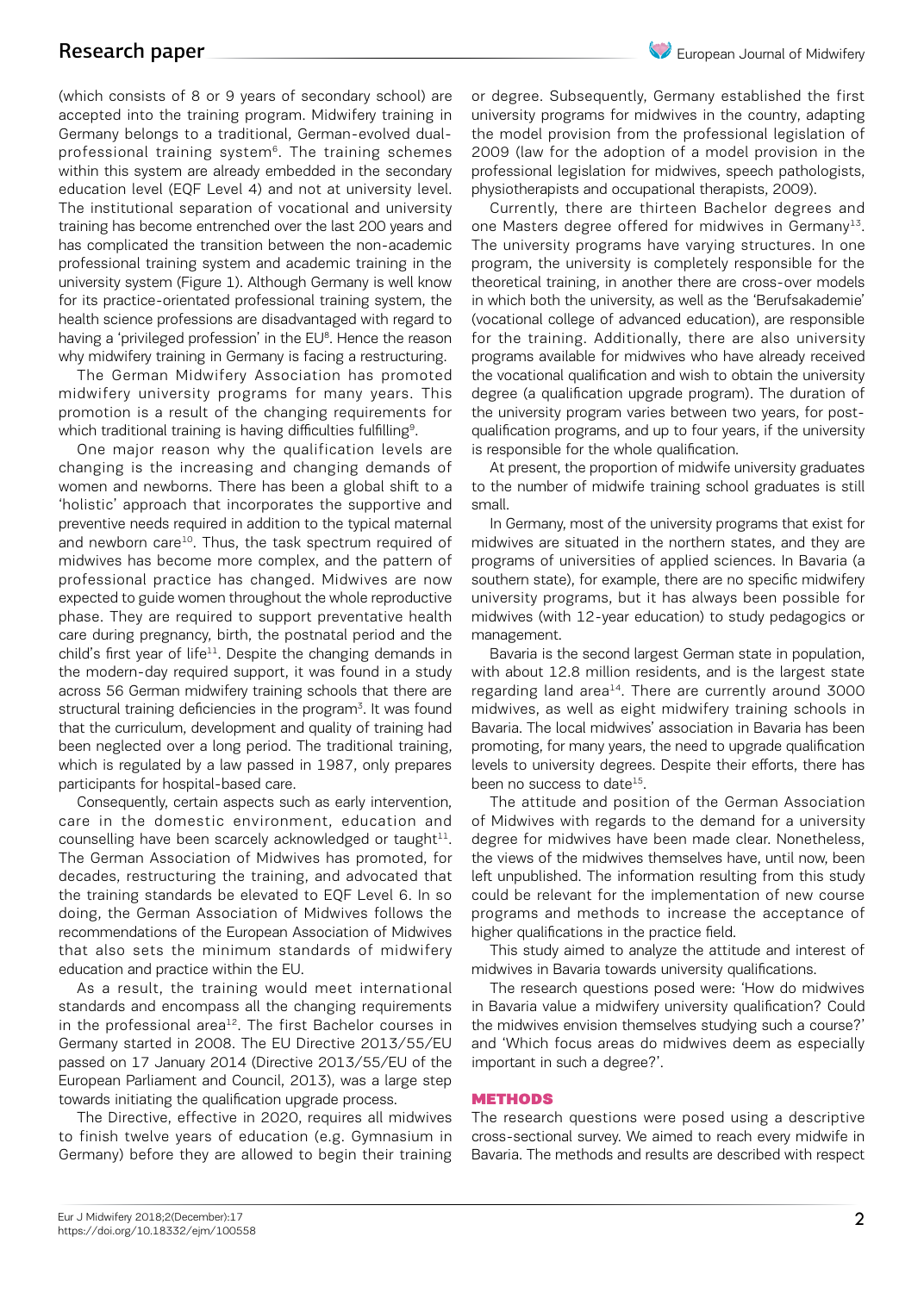# *Figure 1. German Educational System (translated and modified from http://mavoieproeurope.onisep.fr/de/ files/2012/11/allemagne\_de.jpg)*



**German Educational System**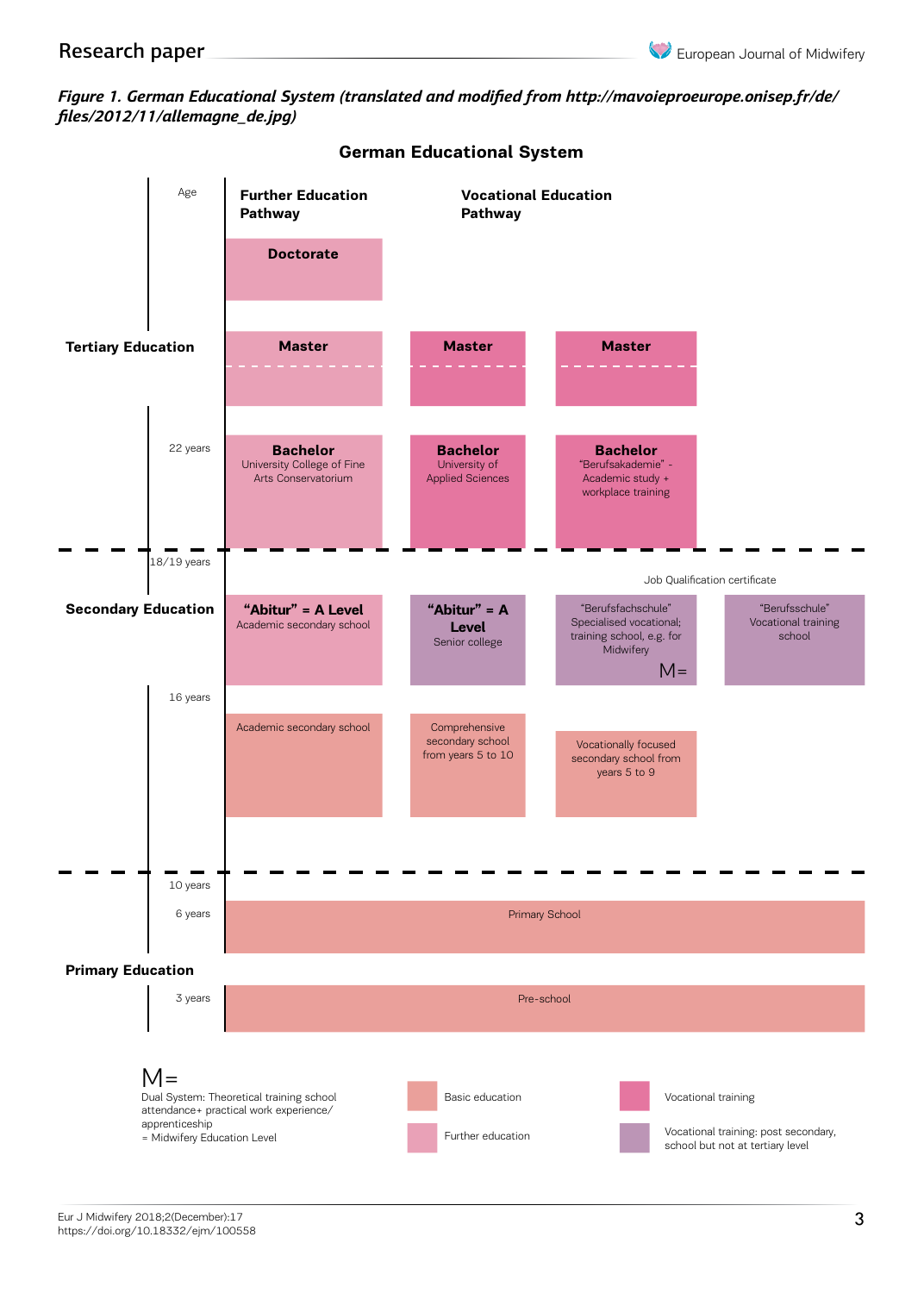to the Checklist for Reporting Results of Internet E-Surveys (CHERRIES) and the STROBE-Guidelines 'Strengthening the Report of Observational Studies in Epidemiology'<sup>16,17</sup>.

The questionnaire was distributed by the Bavarian Midwives' State Association, in November 2016, to all of their members. According to their facts, 86% of midwives in Bavaria (e.g. 2850) are members of this association.

In an accompanying letter, the participants were informed that they could fill out the attached questionnaire or complete it online. The letter also informed the participants about the legal and ethical aspects of the study; it included a description of the study objectives, the length of the survey (13 items), the average time required to fill out the survey (2–3 minutes), and the process for opting out of portions of the questions.

### **Questionnaire**

The topics in the questionnaire were developed collaboratively with midwives, midwifery research professors, colleagues from institutional review boards and experts from other universities. The questions were tested, analyzed and then adapted via multiple pre-tests. The questionnaire was reduced from 22 original items to 13 items during the pre-test phase. Questions concerning the preferred study topics were excluded in the end, as a means to improve the response rate.

Furthermore, the wording of the different study structures was adjusted to improve comprehension for people without any university experience. The user-friendliness and technical functionality of the electronic questionnaire were also tested before the questionnaire was released. There was no randomization of items or adaptive questioning, meaning all participants received the same version. The thirteen surveyed items were distributed over seven webpages. Respondents were able to review and change their answers using a 'Back' button. The E-Survey was available online between 1 November 2016 and 31 January 2017. Alternatively, the midwives were able to send the hardcopy version back through the mail, anonymously.

The questionnaire (both the online and hardcopy version) consisted of closed questions with a three-level answer scale and a semi-open question format. At the end of the questionnaire, the respondents had the opportunity to express their own opinion regarding the issue of 'qualification upgrade'. The open questions at the end of the survey were:

- 1. Do you find it meaningful for midwives to complete a university qualification?
- 2. Can you imagine beginning a midwifery university qualification yourself?
- 3. Which focus areas are particularly important to you in a university qualification?
- 4. Is there anything else which you would like to share with us regarding the issue of midwifery university qualification and about this questionnaire?'

The quantitative data were analyzed via descriptive statistics using SPSS (Version 23). The qualitative data were analysed following the procedure recommended by Mavring<sup>18</sup>. The answers received by the respondents were inductively aggregated to core concepts. An iterative procedure was used to finalize the main and underlying concepts, and new sentences were used to confirm the preliminary concept.

Supplementary sociodemographic data were also requested, such as: age, work experience, level of school education completed, and current professional duties.

### **Ethical aspects**

Participants were assured in the questionnaires (both written and E-Survey), that all information and records would be kept confidential, that participation was voluntary, and that the collected data were not be used for any purpose other than for this study. There was no hidden IPaddress check and no other means to retrospectively trace the identity of the participants. A non-personalized link to the online survey was enclosed in each letter. The survey was open and was not password-protected. There was no obligation to answer all the questions. The online survey was located at www.soscisurvey.de, which is a non-profit German company which services E-Surveys. The website provider is well-known in Germany, with high-level data protection standards (i.e. SSL encryption and a secure server environment), including no IP-Recording, no IP-Checking, no cookies or any other log file analyses, as a means to provide maximum user privacy.

### RESULTS

After three months of data collection, the E-survey received 842 visitors, and 396 completed surveys. In all, 138 hardcopy versions of the questionnaire were returned through the mail, and 544 questionnaires were completed. Ten questionnaires were omitted due to a lack of responses or unrealistic statements. Therefore, the total number of analyzable datasets (N=534) corresponds to a participation rate of about 18.7% of the midwives who were sent a letter. There was no significant difference between the online and paper-back versions concerning the sample or the results of the questionnaire, so the data from both questionnaire versions were merged. Participants who took the E-survey needed on average 165 seconds (SD=96) to finish the questionnaire. The completeness rate (percentage of items answered) was 89% (SD=4.6).

### **Sociodemographic data**

The sociodemographic data indicated that the mean age of the participants was 40.1 years (SD=10.5) and the average job experience was 18.8 years (SD=10.3) (Table 1).

Out of the 544 submitted questionnaires, 512 were completed by midwives and 20 by midwifery students (Table 2). We found no substantial or statistical differences between midwives and midwifery students. Therefore, we aggregated the data of both groups. Most of the midwives were found to have an 'A level' certification, meaning a secondary school certification after 12 years of schooling (Table 2).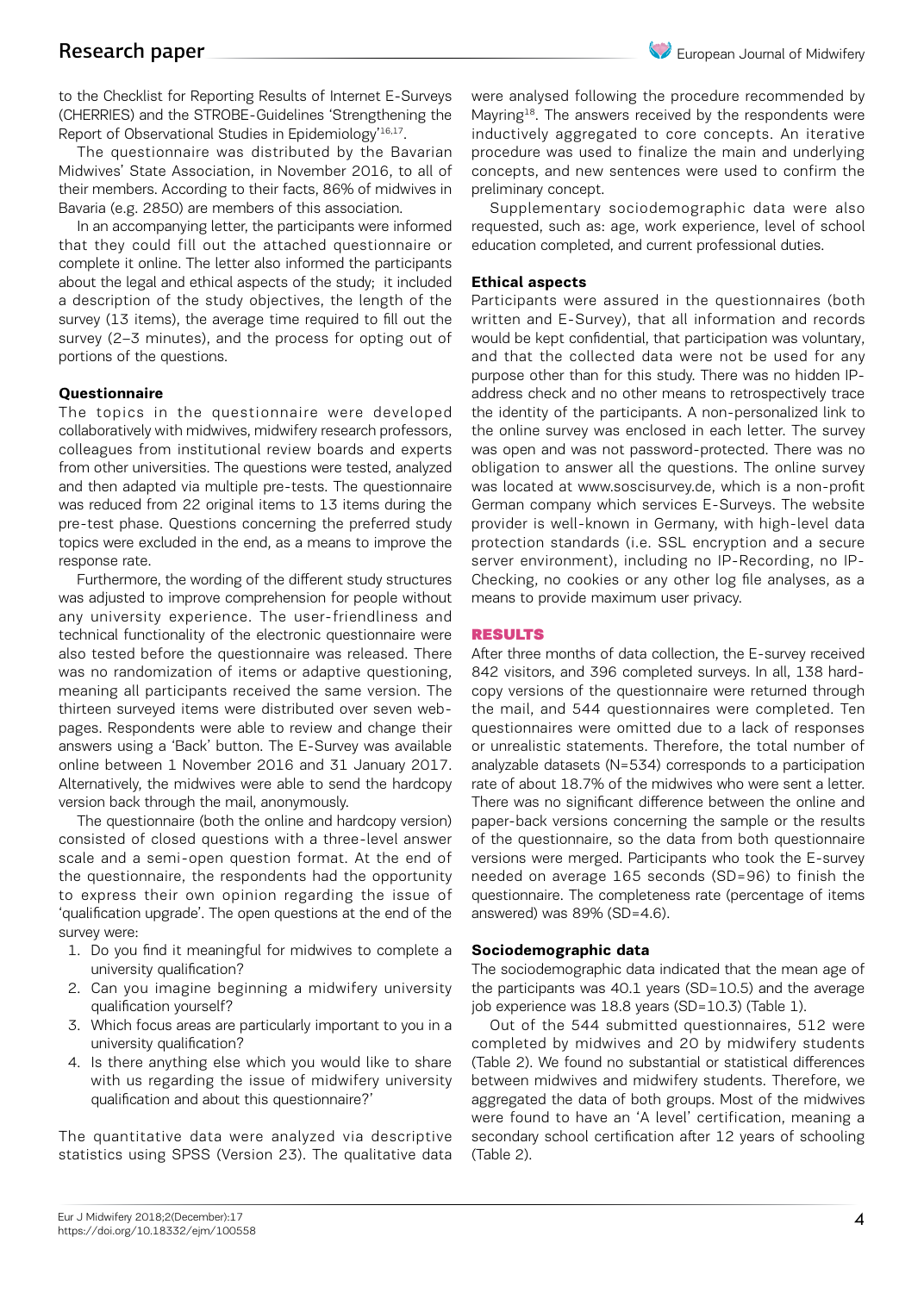# *Table 1. Sociodemographic parameters of the sample*

|  |  | Table 2. Qualification and occupation (N = 496) |  |  |
|--|--|-------------------------------------------------|--|--|
|--|--|-------------------------------------------------|--|--|

|                        | $\frac{a}{b}$ | $\boldsymbol{N}$ |
|------------------------|---------------|------------------|
| Age (years)            |               |                  |
| 18-28                  | 16.3          | 87               |
| $29 - 38$              | 28.1          | 150              |
| $39 - 48$              | 28.7          | 153              |
| $49 - 58$              | 23.2          | 124              |
| $59 - 68$              | 2.6           | 14               |
| <b>Total</b>           |               | 528              |
| Range                  |               | $18 - 68$        |
| Mean                   |               | 40.1             |
| <b>SD</b>              |               | 10.5             |
| Job experience (years) |               |                  |
| $1 - 5$                | 9.7           | 52               |
| $6 - 10$               | 14.0          | 75               |
| $11 - 15$              | 14.4          | 77               |
| $16 - 20$              | 17.0          | 91               |
| $21 - 25$              | 12.7          | 68               |
| $26 - 30$              | 12.2          | 65               |
| $31 - 35$              | 7.5           | 40               |
| $36 - 40$              | 3.7           | 20               |
| $41 - 45$              | 1.5           | 8                |
| <b>Total</b>           |               | 496              |
| Range                  |               | $1 - 45$         |
| Mean                   |               | 18.8             |
| <b>SD</b>              |               | 10.3             |

|                                                                            | %    | N              |
|----------------------------------------------------------------------------|------|----------------|
| <b>Formal education qualification</b>                                      |      |                |
| 'A Level' secondary school certification (post 12<br>years schooling)      | 46.8 | 250            |
| Advanced technical college entrance qualification                          | 15.2 | 81             |
| General certificate of secondary education (post 10<br>years of schooling) | 24.5 | 131            |
| Certificate of secondary education (post 9 years<br>schooling)             | 0.9  | 5              |
| University degree                                                          | 99   | 53             |
| Other                                                                      | 1.3  | 7              |
| Occupation                                                                 |      |                |
| Independent midwives (without obstetrics)                                  | 41.9 | 224            |
| Employed plus freelance work                                               | 34.3 | 183            |
| Employed                                                                   | 12.2 | 65             |
| Students                                                                   | 3.7  | 20             |
| Midwifery educator                                                         | 3.4  | 18             |
| Maternity leave                                                            | 7.5  | 40             |
| Unemployed                                                                 | 0.7  | $\overline{4}$ |
|                                                                            |      |                |

### **Quantitative results**

After the data were analyzed, it was shown that 57.6% (n=309) of the respondents found it meaningful for midwives to aspire to a university qualification (Table 3), and 25.2% (n=135) were undecided. Similarly, it was found that 42.0% (n=216) of the participants could imagine undertaking a midwifery university qualification themselves

### *Table 3. Results concerning the motivation to study and attitudes to upgrade the qualification*

|                                                                                                                                             | <b>Neither</b><br>Agree<br>agree nor<br>disagree |                  |               | <b>Disagree</b>  |               |                                |                    |                  |
|---------------------------------------------------------------------------------------------------------------------------------------------|--------------------------------------------------|------------------|---------------|------------------|---------------|--------------------------------|--------------------|------------------|
|                                                                                                                                             | $\frac{9}{6}$                                    | $\boldsymbol{N}$ | $\frac{9}{6}$ | $\boldsymbol{N}$ | $\frac{9}{6}$ | $\boldsymbol{N}$               |                    |                  |
| <b>Motivation</b>                                                                                                                           |                                                  |                  |               |                  |               |                                |                    |                  |
| In my opinion, it is meaningful to aspire to a university qualification                                                                     | 57.6                                             | 309              | 25.2          | 135              | 17.2          | 92                             |                    |                  |
| I can imagine undertaking a midwifery university qualification, e.g. to study<br>after the vocational training.                             | 42.0                                             | 216              | 17.1          | 88               | 40.9          | 210                            |                    |                  |
| Would you be willing to reduce your working hours for a university<br>degree if you were able to study right after the vocational training? |                                                  |                  |               |                  |               |                                |                    |                  |
| I am willing to stop working completely during the university qualification                                                                 | 4.1                                              | 18               |               |                  |               |                                |                    |                  |
| I could imagine reducing my working hours by 75% during the university<br>qualification                                                     | 16.0                                             | 70               |               |                  |               |                                |                    |                  |
| I could imagine reducing my working hours by 50 % during the university<br>qualification                                                    | 52.2                                             | 288              |               |                  |               |                                |                    |                  |
| I could imagine reducing my working hours by 25% during the university<br>qualification                                                     | 15.1                                             | 66               |               |                  |               |                                |                    |                  |
| I am not willing to reduce my working hours during the university qualification                                                             | 12.6                                             | 55               |               |                  |               |                                |                    |                  |
|                                                                                                                                             | <b>Very</b><br><i>important</i>                  |                  |               | <i>Important</i> |               | <b>Somewhat</b><br>unimportant | <b>Unimportant</b> |                  |
|                                                                                                                                             | $\frac{9}{6}$                                    | $\boldsymbol{N}$ | $\frac{9}{6}$ | $\boldsymbol{N}$ | $\%$          | $\boldsymbol{N}$               | $\frac{1}{2}$      | $\boldsymbol{N}$ |
| How important is it for you to work and study at the same time?                                                                             | 56.6                                             | 246              | 35.2          | 153              | 6.9           | 30                             | 1.4                | 6                |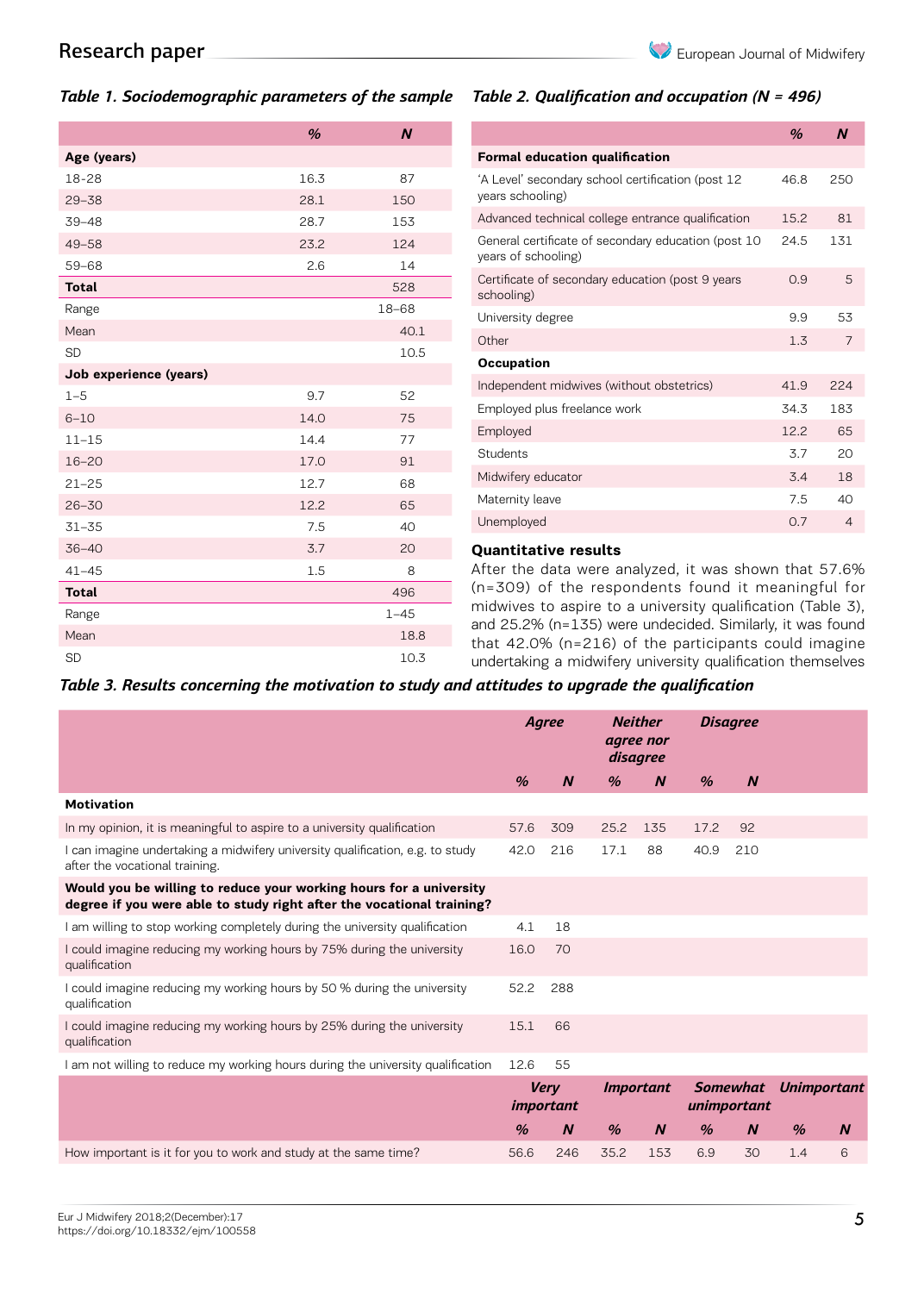# *Table 4. Preferred focus for the university qualification*

| What are focus areas important to you in a<br>university qualification? | N   | $\frac{a}{2}$ |
|-------------------------------------------------------------------------|-----|---------------|
| Professional practice in midwifery tasks/practice                       | 386 | 72            |
| Academic work/midwifery research                                        | 301 | 56            |
| Business financial fundamentals/management                              | 254 | 48            |
| Pedagogical contents                                                    | 208 | .39           |
| Ethical aspects                                                         | 170 | 32            |
| Early intervention/community midwifery                                  | 124 | 23            |
| 0ther                                                                   | 41  |               |

### and 17.1% (n=88) were undecided.

Furthermore, the majority of the respondents (52.2%, n=228) could imagine reducing their own working hours by 50% in order to achieve a university degree, 4.1% (n=18) were prepared to give up their work completely to do the qualification and 12.6% (n=55) could not imagine reducing their workload at all. Subsequently, the majority of midwives (56.6%, n=246) rated the ability to continue to work whilst undertaking a degree as extremely important, and slightly more than a third (35.2%, n=153) rated it as important.

The midwives were also asked to indicate which focus areas they would prefer most during their university qualifications. Table 4 shows six different program choices at the thirteen existing German universities offering midwifery degree programs. The respondents were asked to indicate which course content they found to be the most important. The majority of the midwives and midwifery students preferred the thematic areas: 'Professional practice in midwifery tasks/practice' (72.3%, n=386) and 'Academic work' (56.4%, n=301). Just under half of the midwives requested the course 'Business financial fundamentals' as part of the qualification (47.6%, n=254). 'Pedagogical content' was important for 39% (n=208), followed by 'Ethical aspects' for 31.8% (n=170). Nearly a quarter of the midwives (23.2%, n=124) were interested in the topic 'Early intervention' as a means to increase their familiarity with the practice area of community midwifery. In total, 44 people (7%) made further responses. Some of the midwives indicated their preference for the physiology of pregnancy, birth and the postpartum period with a salutogenic approach. Others wanted psychological content in the university qualification, especially about breastfeeding, bonding and the fundamentals of psychologically appropriate communication in dealing with women and their families.

### **Qualitative results**

At the end of the questionnaire, the midwives and midwifery students were able to write statements regarding their opinion of midwifery university qualifications. In total, 135 respondents took advantage of this opportunity. The information provided revealed a glimpse into the opinions of Bavarian midwives towards the qualification upgrade process. Two core concepts from the feedback provided by the midwives were revealed using the content analyses procedure<sup>17</sup>:

- 1) Benefits for the profession
- 2) Threatening the practical competencies

### 1. Benefits for the profession

There were 42 people who made positive statements to the core concept above, e.g.

'This is an excellent thing, in my opinion, which is connected with the public 'appreciation' of our profession.' (Case number 265).

Many women stated that the new qualification would improve the attractiveness of midwifery:

'I believe that a midwifery university qualification is overwhelmingly meaningful! For one thing, to mould the profession more attractively and, for another thing, to collaborate with the doctors equitably in the everyday setting. The profile of our job should be re-defined or more exactly defined; the differentiation in the care of pregnant women as a fundamental focus theme in midwives' hands, supporting physiological births and comprehensive psychosocial care in the post-natal period should be emphasized in the university program.' (Case number 537).

### 2. Threatening the practical competencies

Despite the positive feedback received regarding the concept of 'benefits', there was also much feedback concerning the lack of connection with practice. Several participants felt that the traditional care of pregnant women was threatened if a university qualification replaced the vocational training course.

'I find a midwifery university qualification for our professional standing superfluous. I see myself as being in a profession which is pre-occupied overwhelmingly with the practical 'care' in a clear area. Ultimately, I don't need an academic background. I need, of course, a lot of knowledge and experience in assisting birth, caregiver's understanding and a motivated application of my knowledge… . Sometimes I have the feeling, that through the discussion over the necessity of a midwifery university qualification, we lose sight of the actual 'goal' (the woman during the pregnancy, during the birth and afterwards… . What do I actually want to achieve with a university qualification?' (Case number 665).

Other midwives stated that it isn't possible to develop expertise in midwifery through purely theoretical lessons. They believe it is more useful to gather expertise in practice fields and that women should have a chance to achieve this practical expertise without a university degree.

'I find it absolutely not good, that in the future there will only be midwives with an A-level certificate or with a university program. What about all the practice, the handholding, the personal relationship with the women?? How can that be learnt when one sits in the University? I don't have an A-level and I am happy that I have managed to complete my training without a university qualification. I have my absolute dream job, and I am overjoyed every day to be able to practice this profession. Others who have not had the chance to become midwives and didn't have an A-level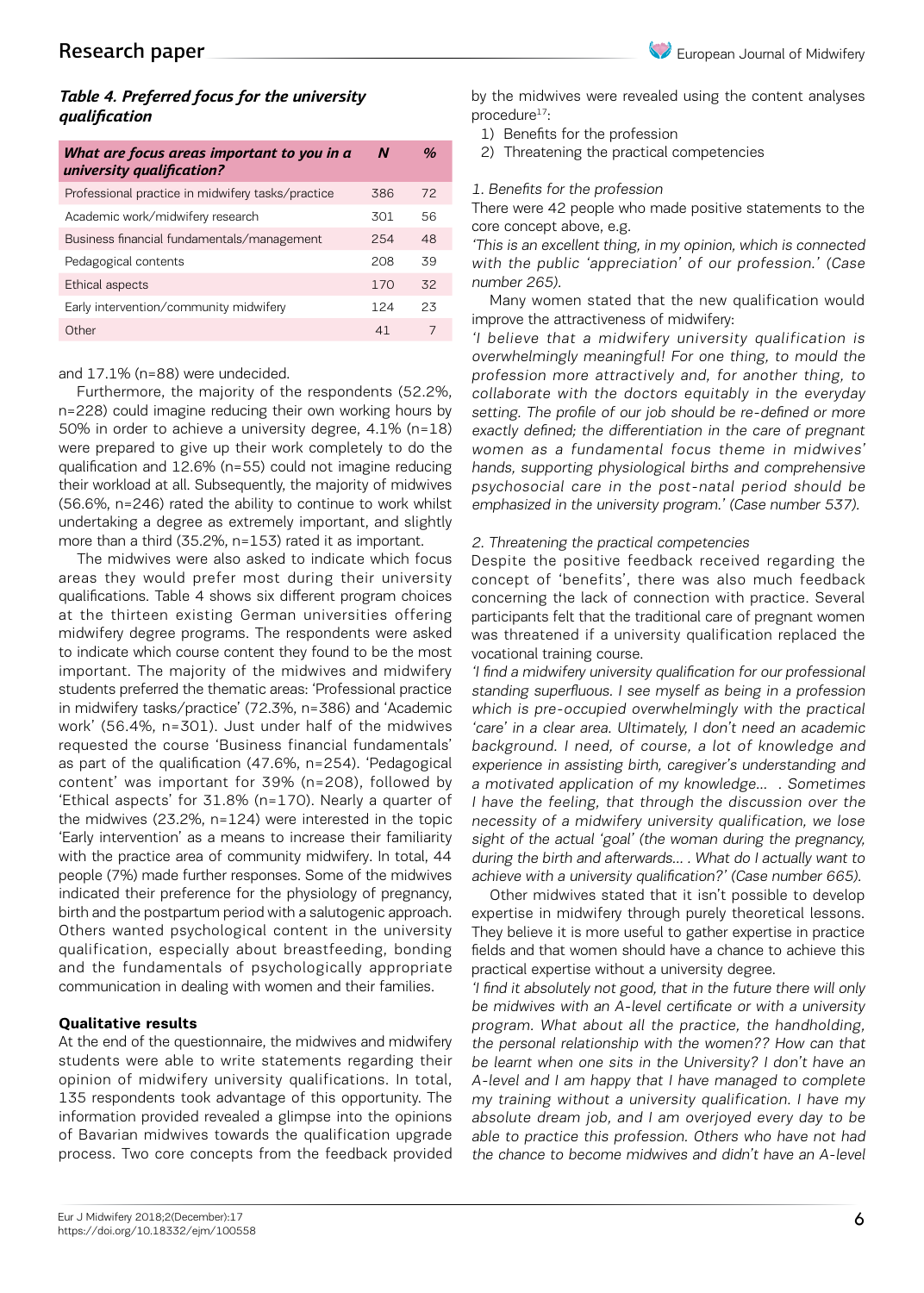certificate – this chance will be absolutely destroyed! And I find that simply sad! A midwife who has been to university and had an A-level certificate is in no way a better midwife!' (Case number 623).

In 29 comments, cautionary references were made in which the subjects proclaimed that the professional uniqueness of midwifery should not be threatened by a university qualification. Midwifery practice was described in the comments as a 'craft' that is promoted fundamentally through good quality and practical training.

'I also think, that the overhaul of the training of midwives in Bavaria is a great necessity, especially regarding the theoretical part in order to adapt to the European standards and to improve quality. The establishment of a university program indeed satisfies this aspect. (…) Nonetheless, I have the worry that the practical aspect will lose its prominence in training, as this is certainly the more important…' (Case number 887).

'(…) I believe that the midwifery profession is principally a CRAFT! First one must understand his craft, and I find that, to date, this aspect falls far too short at the universities. Theoretical knowledge is indeed available, but the practice simply turns out differently. In that respect, we midwife fresh out of the midwifery training school were already prepared for this. I cannot imagine, how a university qualification can pass on the practical fundamentals?' (Case number 338).

### DISCUSSION

According to the actual development, the German Ministry of Health aims to establish university education for all midwives. Nonetheless, the views of the midwives themselves have, until now, been left unpublished.

It was found in this study that the majority of Bavarian midwives and midwifery students support midwifery university qualification. Almost half the respondents were prepared to undertake a university degree. Midwives and midwifery students indicated their preferences for profession-specific content as a part of the university qualification. The retention of the physiological aspects and the attention to the original midwifery duties is revered. Midwifery is interpreted as an experience-based 'Art' and 'Craft' that develops through practical experiences. This aspect of the profession should be kept and highlighted in the university qualification.

Worldwide there is growing evidence that supports the necessity of Midwifery in healthcare, and the positive effect it has on women and newborns<sup>1,10</sup>. Nonetheless, there has been a 'system-levels shift' from maternal and newborn care to skilled care for all, including preventive and supportive care<sup>10</sup>. This shift demands new skills and higher levels of qualification, in particular for midwives.

Compared to other European countries, midwifery training in Germany is a unique program. The traditional course method is to take part in a vocational training school program, which corresponds to an EQF Level 4 certification. Nevertheless, there have been increasing developments towards a transition to university training. The midwives' associations throughout Germany are

promoting this transition phase, but are running into concerned perspectives of the midwifery training schools and the traditionally trained midwives. The future role of the midwifery training schools with respect to the university programs remain unclear and the question as to whether or not there will be a separation between the areas of practice for midwives with EQF Level 4 and midwives with EQF Level 6 remains unanswered. The insecurities with regard to the qualification upgrade were also clear in the open answers from the questionnaires corresponding to this paper. The dual system in Germany, which places a large focus on practical training, has led to a high evaluation of competency and practical performance in previous years. Evaluations in other countries showed that such vocational training with an intensive mentoring program is relevant to learning practical competencies19. Insufficient practical experience during a university program would be disadvantageous in developing a professional identity<sup>20</sup>. Hence the reason why the dual system has been complimented worldwide for its practical orientation. Nevertheless, midwifery training through a vocational school results in lower-than-wished qualification levels, which are inappropriate for current requirements. The majority of the midwives only know this system and find it hard to understand the added value of a university qualification. As a result, there are very few midwives with Level 6 qualifications, and therefore also fewer role models in the facilities and in the development of innovative care models. Additionally, midwives feel that their 'craft' is being threatened and are unable to judge the advantages of a university qualification over the current vocational training for the women in their care and themselves.

All of these aspects are to be evaluated until 2020 in the model university program currently being implemented. The merits of academically qualified midwives compared to EQF Level 4 qualifications were insufficiently researched in the past because the difference does not exist in other European countries. In all other European countries, a Bachelor degree is already the standard course.

In comparison, in the area of nursing there are many studies that support the argument for a university degree. Goode et al.<sup>21</sup> state, for example, that nurses with academic qualifications are more skilled in critical thinking, and exhibit a higher level of professionalism and leadership qualities. In addition, the psychosocial competence and communication ability of Bachelor degree qualified staff was assessed to be higher. Midwives require all these skills as well, as a result of the changing requirements and their autonomous status. Reflective practice and critical thinking are competencies that are strongly promoted throughout the academic training<sup>22</sup>.

In the nursing field, there are a lot of studies that demonstrate positive outcomes for patients under the care of nurses. The studies show that the higher the education of the nurses, the safer the patient<sup>23</sup>. There is a lack of such studies in the midwifery field, as most countries have only one qualification level so that there is no possibility to compare the effects of different education levels of midwives.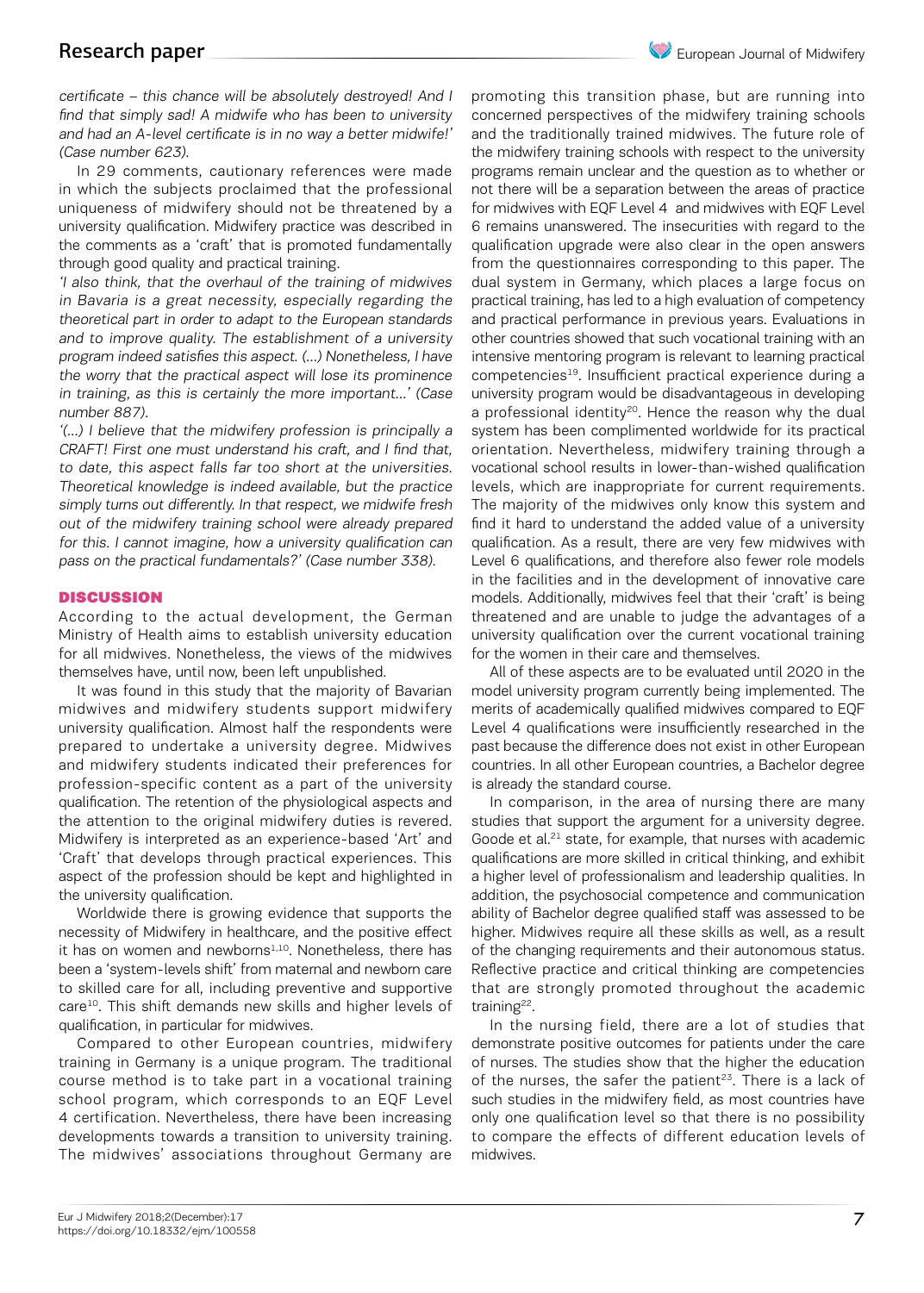The ever-changing needs and complex management of women and newborns demand the development of highlevel education for midwives, hence why many countries are paving new paths in education and developing competencybased Bachelor Midwifery programmes<sup>24,25</sup>. Furthermore, with the growing number of university programs, midwifery research will expand. Despite that midwifery research is done by midwives in Germany since 1980, until now most research is done by obstetricians with their favoured pathological and somatic orientation. The new system-shift in the midwifery field demands a special midwifery research approach<sup>26</sup>. The upgrade of education and more specialized programs for midwives will foster professional identities and the development of the profession in Germany.

### **Limitations**

The survey, of course, cannot reach every Bavarian midwife. The low response return of 18.7%, indicates that the selective effect may have occurred in both directions. It could be that critics or supporters felt especially addressed by the survey. Furthermore, the online survey tended to appeal to younger generations, amongst whom it has already been confirmed that they have a greater affinity for university training, thus potentially over-valuing the actual appraisal. Nevertheless, despite receiving a remarkably fewer number of hard-copy questionnaires, the responses were similar to the responses in the online survey.

Moreover, there was no access protection to the online survey. Thus, it cannot be ruled out that the same midwife participated in the survey more than once. This potential bias is an inherent consequence of the methodology. We decided not to use a personalized link to the online survey to ensure high participation rates and high standards of anonymity.

### **CONCLUSION**

Despite the small sample, the survey reflected the opinion spectrum of the Bavarian midwives and midwifery students. The survey is important for helping to determine, on the one hand, the number of university places in the future and, on the other hand, the best possible concepts (regarding content and structure) for the restructuring. Conclusively, there were words of warning in the free text at the end of the questionnaire from those that feel the origins of the midwifery profession to be in danger. The professional association still has a lot of work to do in convincing and informing all stakeholders to participate in the qualification upgrade process. Nevertheless, despite the critical tendencies of a few, the majority of midwives and midwifery students are ready for an elevation of the training level to the tertiary sector. The course for university training in Germany is set.

### REFERENCES

1. World Health Organization. Global standards for the initial education of professional nurses and midwives. http://www.who.int/hrh/nursing\_midwifery/hrh\_ global\_standards\_education.pdf. Accessed December

2017.

- 2. König M, Brumen M. Hebammenausbildung in Österreich: Was bringt die Akademisierung? Die Hebamme. 2012;25(02):126-128. doi:10.1055/s-0032-1310421
- 3. Zoege M. Die Professionalisierung des Hebammenberufs: Anforderungen an die Ausbildung (1. Aufl.). Projektreihe der Robert-Bosch-Stiftung. Bern, CH: Huber; 2004.
- 4. Deutscher Hebammenverband. Status der Akademisierung der Hebammenausbildung in der Europäischen Union. https://www.hebammenverband. de/beruf-hebamme/akademisierung/index.php?eID= tx\_nawsecuredl&u=0&g=0&t=1551348783&hash= 8c42d9e9e9d8879dfa0b6b590b189a76f551e0d7& file=/fileadmin/user\_upload/pdf/Bildungspolitik/ Ausbildungsmappe/Text\_2\_2018-06-15\_DHV\_ Infomappe-Hebammenausbildung\_Akademisierung.pdf. Accessed November 2018.
- 5. Kuhn Joseph. Die Entwicklung der Hebammenzahl in Deutschland. Available at: http://scienceblogs.de/ gesundheits-check/2015/08/16/die-entwicklungder-hebammenzahl-in-deutschland/. Published June 2015. Accessed March 2018.
- 6. Emons J, Luiten M. Midwifery in Europe: An inventory in fifteen EU-member states. http://www.deloitte. nl/downloads/documents/website\_deloitte/ GZpublVerloskundeinEuropaRapport.pdf. Published 2001. Accessed January 2018.
- 7. Görres S, Beckmann H, Adrian C, Bomball J, Stoever M. Status Quo in den Gesundheitsfachberufen: Inhaltliche und strukturelle Evaluation der Modellstudiengänge zur Weiterentwicklung der Pflege- und Gesundheitsfachberufe in Nordrhein-Westfalen - Erster Zwischenbericht. Available at: http://www.mgepa. nrw.de/mediapool/pdf/pflege/1-Zwischenbericht-Evaluation-Modellstudiengaenge\_Februar-2013.pdf. Published September 2013. Accessed November 2017.
- 8. Lehmann Y, Ayerle G, Beutner K, Behrens J, Landenberger M. Bestandsaufnahme der Ausbildung in den Gesundheitsfachberufen im europäischen Vergleich (GesinE) -zentrale Ergebnisse und Schlussfolgerungen. [Appraisal of Educational Programmes and Qualifications of Health Occupations/Professions: A European Comparison - Main Results and Conclusions]. Das Gesundheitswesen. 2016;78(6):407-413. doi: 10.1055/s-0035-1549994
- 9. Deutscher Hebammenverband (DHV). Hebammenausbildung 2020: Gerüstet für die Zukunft. http://www.hebammen-nrw.de/cms/fileadmin/ redaktion/Ausbildung/pdf/2014-\_Bildungskonzept. pdf. Published June, 2014. Accessed February 2018.
- 10. Renfrew M, McFadden A, Bastos M H, et al. Midwifery and quality care: findings from a new evidenceinformed framework for maternal and newborn care. The Lancet. 2014;384(9948):1129-1145. doi:10.1016/S0140-6736(14)60789-3
- 11. Bauer N. Qualifikationsziele für hochschulisch qualifizierte Hebammen bzw. Entbindungspfleger.